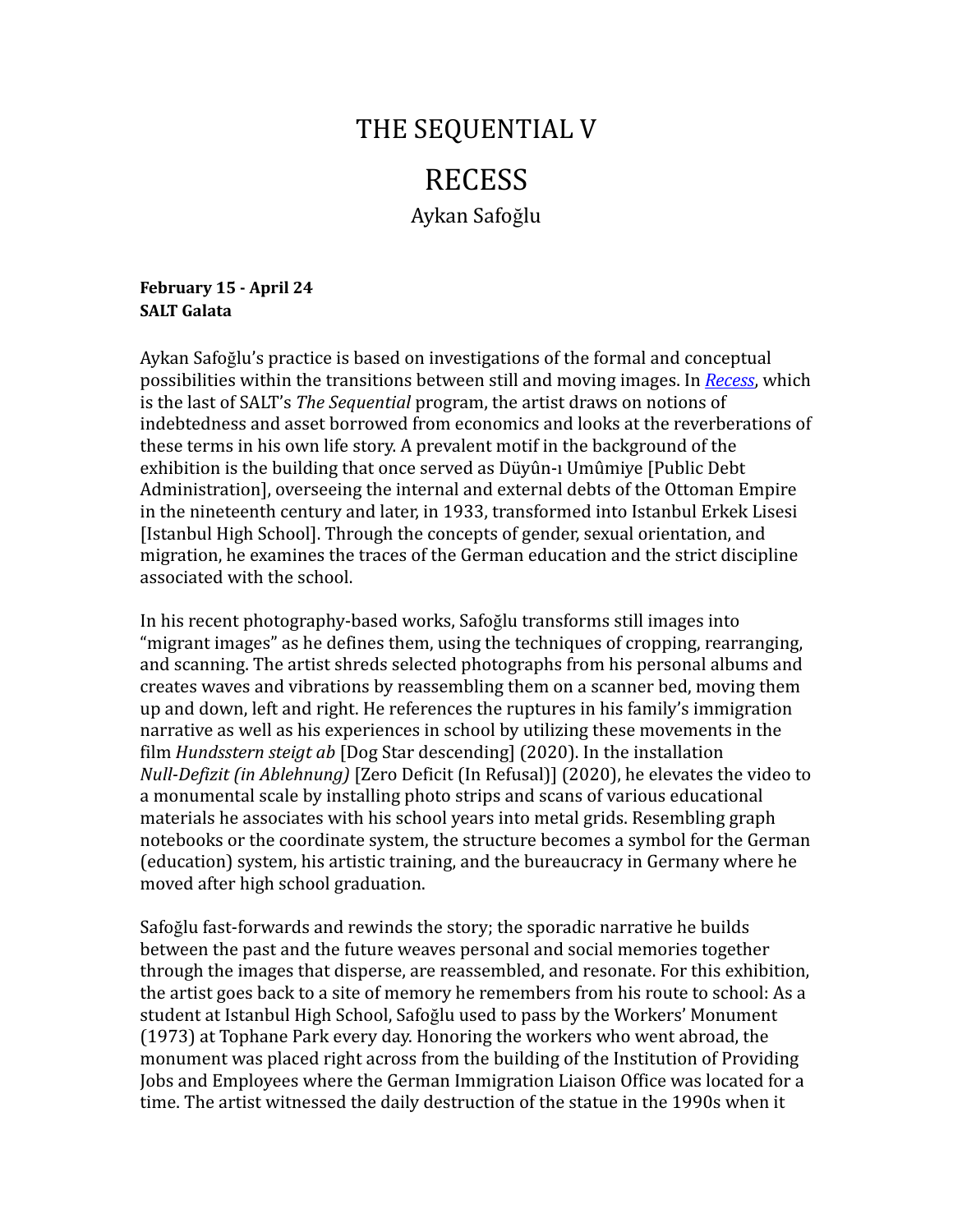was subject to numerous attacks, meanwhile the news on TV increasingly featured stories of violence organized by radical right-wing groups against Turks residing in Germany. Removed from the park in 2016 and missing since then, the artist revives the sculpture with his puzzle *Wiedervereinigung* [Reunion] (2022) and alludes to a precarious and fragile existence. Built on the same conceptual framework, the works *Depeche Mode* and *decrescendo* (2022) explore the potentials between movement, time, and space through various printmaking techniques.

*Recess* looks at the feeling of "emotional debt" that has developed in Safoğlu regarding structures that are indicators of power and authority from various perspectives; the artist's practice, on the other hand, is concerned with breaking strict rules and structures. Detailed information on the workshops to be organized by the artist in parallel with the exhibition that will be on view at SALT Galata until April 24, will be announced at [saltonline.org.](https://saltonline.org/)

Programmed by Amira Akbıyıkoğlu and Farah Aksoy from SALT, *The [Sequential](https://saltonline.org/en/2303)* features independent exhibitions by artists Barış Doğrusöz, Deniz Gül, Volkan Aslan, the duo Fatma Belkıs & Onur Gökmen, and Aykan Safoğlu, taking place at SALT Galata from January 2021 to April 2022.

Supported by SAHA, *The Sequential* is included in the 2021–2022 public programs of three member institutions of L'Internationale—Museo Nacional Centro de Arte Reina Sofía (Madrid), Muzeum Sztuki Nowoczesnej w Warszawie (Warsaw) and M HKA, The Museum of Contemporary Art (Antwerp)—following the initial presentations at SALT Galata.

SUPPORTING CONTEMPORARY **ART FROM** TURKEY



SALT is founded and supported by Garanti BBVA.